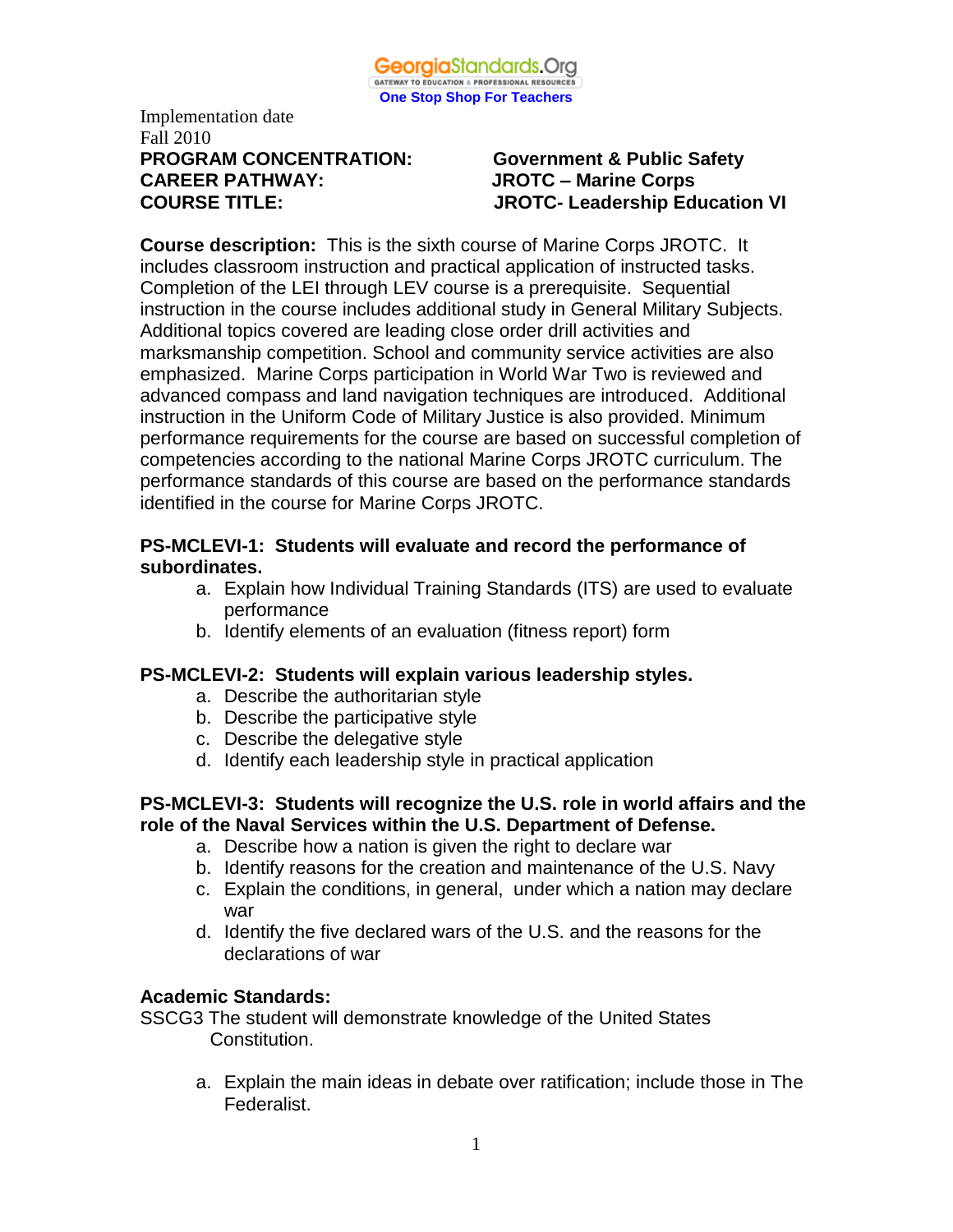GeorgiaStandards.Org GATEWAY TO EDUCATION & PROFESSIONAL RESOURCE **One Stop Shop For Teachers**

Implementation date Fall 2010

- b. Analyze the purpose of government stated in the Preamble of the United States Constitution.
- c. Explain the fundamental principles upon which the United States Constitution is based; include the rule of law, popular sovereignty, separation of powers, checks and balances, and federalism.
- SSCG4 The student will demonstrate knowledge of the organization and powers of the national government.
	- a. Describe the structure and powers of the legislative, executive, and judicial branches.
	- b. Analyze the relationship between the three branches in a system checks and balances and separation of powers.
- SSCG12 The student will analyze the various roles played by the President of the United States; include Commander-in-Chief of the Armed Forces, chief executive, chief agenda setter, representative of the nation, chief of state, foreign policy leader, and party leader.
- SSCG20 The student will describe the tools used to carry out United States foreign policy (diplomacy; economic, military, and humanitarian aid; treaties; sanctions and military intervention).
- SSUSH6 The student will analyze the nature of territorial and population growth and the impact of this growth in the early decades of the new nation.
	- c. Explain major reasons for the War of 1812 and the war's significance on the development of a national identity.
	- e. Describe the reasons for and importance of the Monroe Doctrine.
- SSUSH14 The student will explain America's evolving relationship with the world at the turn of the twentieth century.
	- b. Describe the Spanish-American War, the war in the Philippines, and the debate over American expansionism.
	- c. Explain U.S. involvement in Latin America, as reflected by the Roosevelt Corollary to the Monroe Doctrine and the creation of the Panama Canal.
- SSUSH15 The student will analyze the origins and impact of U.S. involvement in World War I.
	- a. Describe the movement from U.S. neutrality to engagement in World War I, with reference to unrestricted submarine warfare.
- SSUSH20 The student will analyze the domestic and international impact of the Cold War on the United States.
	- b. Explain the impact of the new communist regime in China and the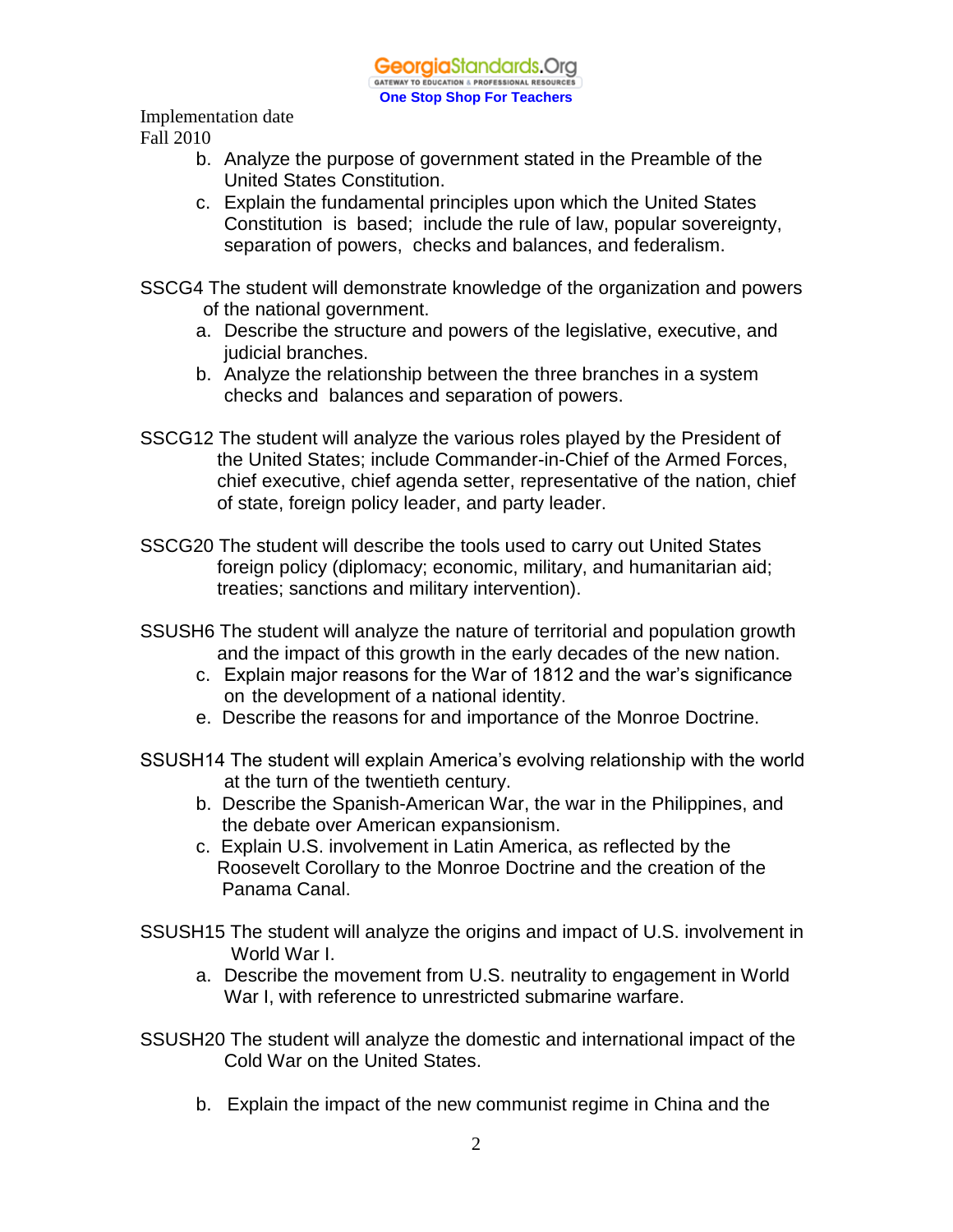

> outbreak of the Korean War and how these events contributed to the rise of Senator Joseph McCarthy.

- c. Describe the Cuban Revolution, the Bay of Pigs, and the Cuban missile crisis.
- d. Describe the Vietnam War, the Tet offensive, and growing opposition to the war.

**PS-MCLEVI-4: Students will explain and provide examples of the unique relationship that allows the President to employ the U.S. Marine Corps without the consent of Congress.**

- a. Explain the rationale underlying the founding father's desire to ensure the power to declare war rested in the hands of Congress
- b. Discuss at least one example of a President asking Congress to declare war
- c. Explain the purpose of the War Powers Act and the events that led to its passage by Congress
- d. Explain the conditions of the War powers Act that the President is required to meet whenever he introduces forces abroad into hostile situations
- e. Illustrate at least two examples of situations during the 1980s in which the President used U.S. forces without a declaration of war by Congress.

# **Academic Standards:**

- SSCG12 The student will analyze the various roles played by the President of the United States; include Commander-in-Chief of the Armed Forces, chief executive, chief agenda setter, representative of the nation, chief of state, foreign policy leader, and party leader.
- SSCG20 The student will describe the tools used to carry out United States foreign policy (diplomacy; economic, military, and humanitarian aid; treaties; sanctions and military intervention).

#### **PS-MCLEVI-5: Students will complete a college application and now what factors to consider in selecting a college.**

- a. Examine whether a college is right for them
- b. Determine how careers and majors are related
- c. Discuss different types of colleges
- d. Describe general admission requirements
- e. Analyze ways to finance college
- f. Identify educational institutions and majors that fit their needs

#### **PS-MCLEVI-6: Students will explain what constitutes professional behavior in the workplace.**

a. Classify professional behavior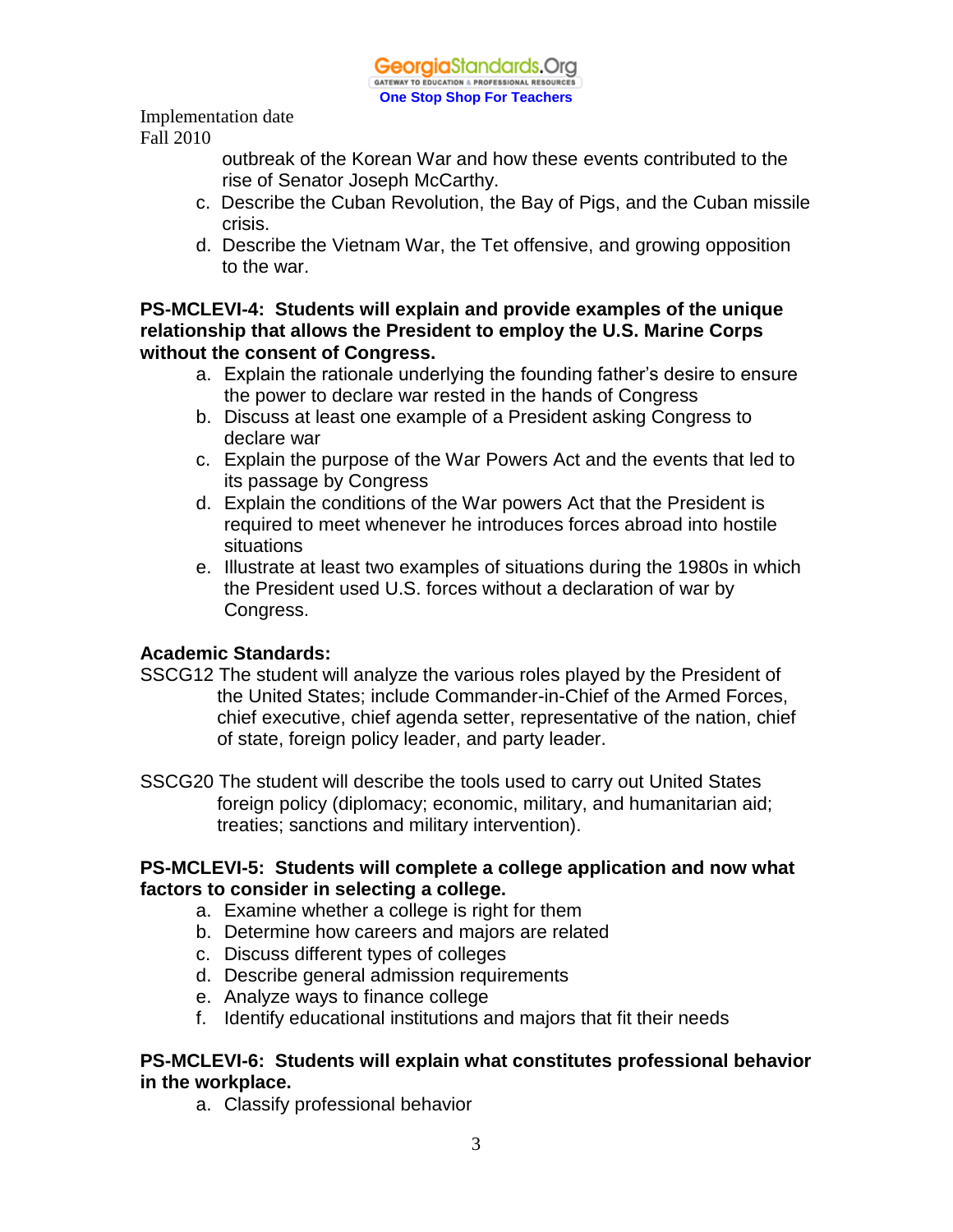b. Describe professional behavior in the workplace

#### **Academic Standards:**

SSEPF6 The student will describe how the earnings of workers are determined in the marketplace.

- a. Identify skills that are required to be successful in the workplace.
- b. Explain the significance of investment in education, training, and skill development.

#### **PS-MCLEVI-6: Students will recognize the requirements for enlisting in the U.S. armed forces.**

- a. Identify basic requirements and qualifications to enlist in the U.S. Marine Corps
- b. Identify Marine Corps enlisted occupational fields
- c. Compare the military to their own career goals

#### **Academic Standards:**

SSEPF6 The student will describe how the earnings of workers are determined in the marketplace.

- a. Identify skills that are required to be successful in the workplace.
- b. Explain the significance of investment in education, training, and skill development.

#### **PS-MCLEVI-7: Students will identify the requirements for becoming a Marine Corps officer.**

- a. Identify the basic qualifications to becoming a Marine Corps officer
- b. Explain the main pathways to becoming a Marine Corps officer
- c. Compare becoming a Marine Corps officer to their own career goals

#### **Academic Standards:**

SSEPF6 The student will describe how the earnings of workers are determined in the marketplace.

- a. Identify skills that are required to be successful in the workplace.
- b. Explain the significance of investment in education, training, and skill development.

#### **PS-MCLEVI-8: Students will describe the combat organization of the Marine Corps.**

- a. Describe the official mission of the Marine Corps
- b. Identify the document that defines the Marine Corps mission
- c. Identify the seven elements of the Marine Corps mission
- d. Identify and describe the three principle subdivisions of the Marine Corps organization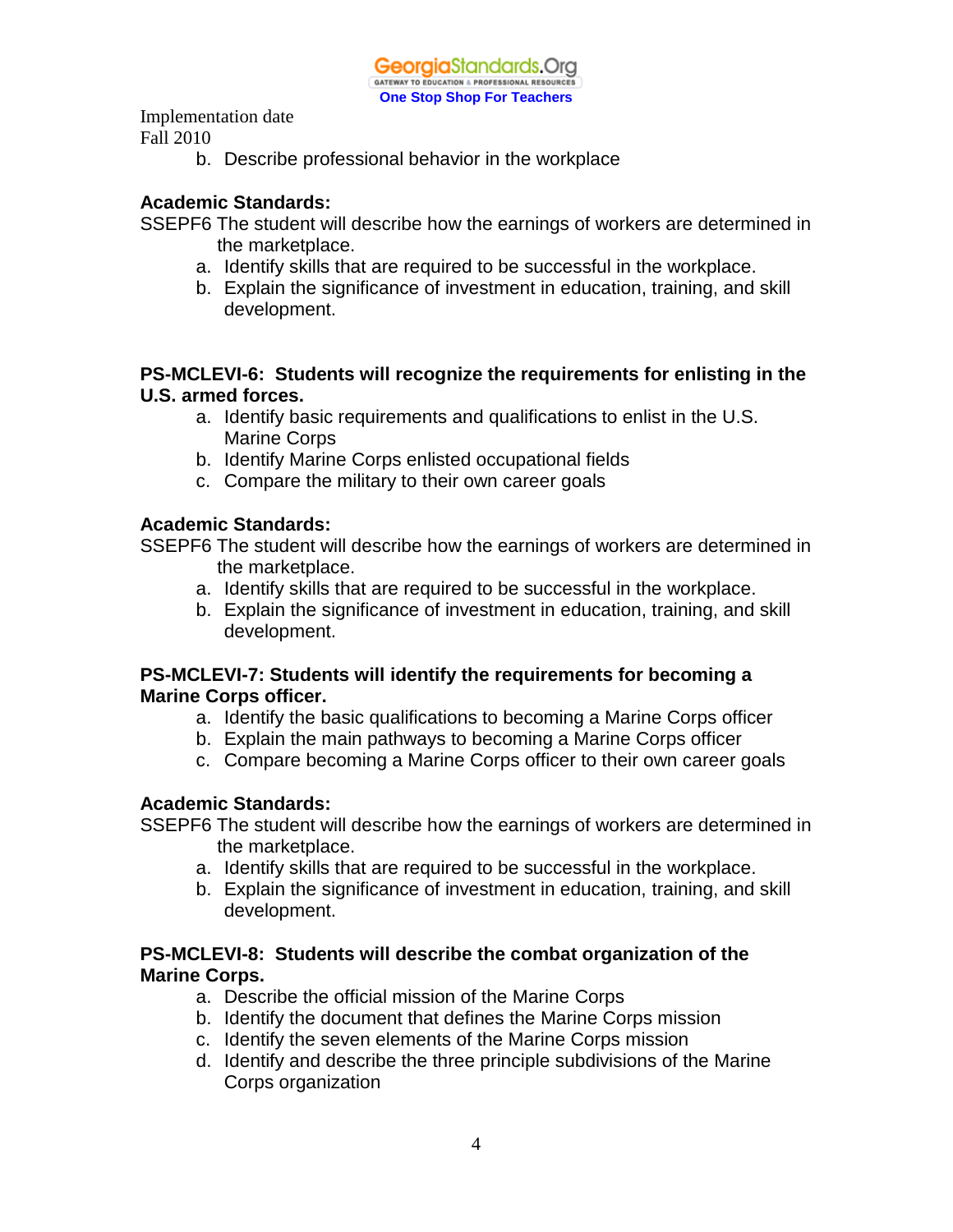

#### **Academic Standards:**

SSCG20 The student will describe the tools used to carry out United States foreign policy (diplomacy; economic, military, and humanitarian aid; treaties; sanctions and military intervention).

#### **PS-MCLEVI-9: Students will discuss a chronology of the Marine Corps from 1941-1945.**

- a. Locate specific Pacific Islands related to World War II by longitude and latitude
- b. Describe the importance of the battles of Midway, Guadalcanal, Tarawa, Iwo Jima and Okinawa
- c. Complete a time line of activities from 1941-1945
- d. Explain the military strategy used to win the war in the Pacific
- e. Identify techniques used for the amphibious landings on various islands in the Central Pacific
- f. Explain the military strategies related to the invasions of Iwo Jima, Okinawa and the dropping of the atomic bomb in 1945

#### **Academic Standards:**

SSUSH19 The student will identify the origins, major developments, and the domestic impact of World War II, especially the growth of the federal government.

b. Explain the Japanese attack on Pearl Harbor and the internment of Japanese- Americans, German-Americans, and Italian-Americans.

c. Explain major events; include the lend-lease program, the Battle of Midway, D-Day, and the fall of Berlin.

e. Describe Los Alamos and the scientific, economic, and military implications of developing the atomic bomb.

- SSWH18 The student will demonstrate an understanding of the global political, economic, and social impact of World War II.
	- a. Describe the major conflicts and outcomes; include Pearl Harbor, El-Alamein, Stalingrad, D-Day, Guadalcanal, the Philippines, and the end of the war in Europe and Asia.

**PS-MCVI-10: Students will describe the parts of a lensatic compass, determine a current location, determine the location of distant objects, demonstrate the ability to navigate with a compass around obstacles, and to navigate using terrain association and "dead reckoning."**

- a. Identify the specific parts and functions of a lensatic compass
- b. Describe the steps used to preset the lensatic compass
- c. Describe the steps used to determine a magnetic azimuth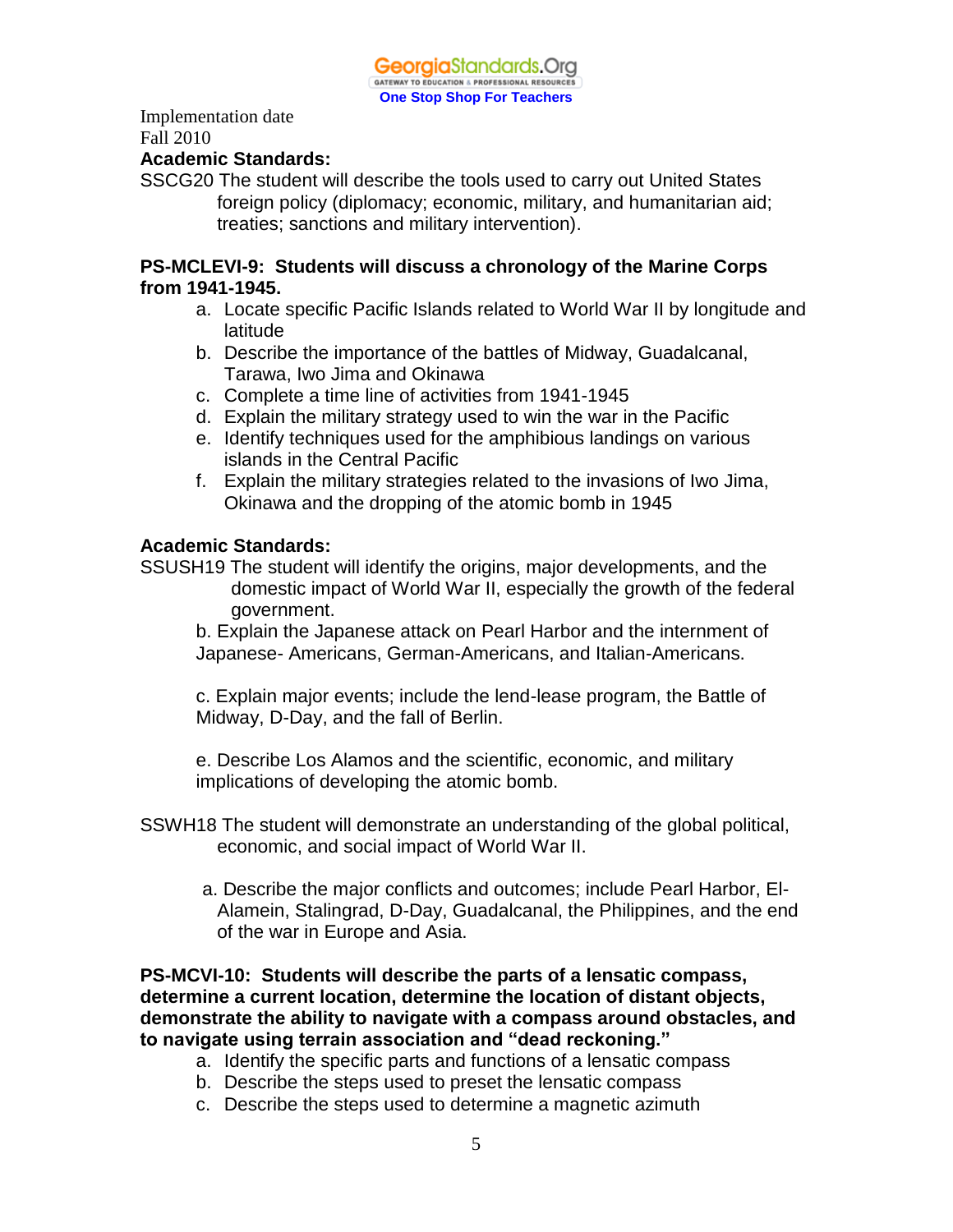

Implementation date

Fall 2010

- d. Identify one's position by inspection and resection
- e. Identify a distant point by inspection and intersection
- f. Demonstrate land navigation techniques
- g. Describe the correct procedures for bypassing an obstacle
- h. Discuss "terrain association."
- i. Describe the five steps used for navigating using terrain appreciation
- j. Employ "dead reckoning" techniques

# **Academic Standards:**

M4M2 Students will understand the concept of angle and how to measure angles.

- a. Use tools, such as a protractor or angle ruler, and other methods, such as paper folding or drawing a diagonal in a square, to measure angles.
- b. Understand the meaning and measure of a half (180°) and a full rotation.

MA1G1. Students will investigate properties of geometric figures in the coordinate plane.

- a. Determine the distance between two points.
- b. Determine the distance between a point and a line.
- c. Determine the midpoint of a segment.

Social Studies Skills Matrices MAP AND GLOBE SKILLS GOAL: The student will use maps to retrieve social studies information. I: indicates when a skill is introduced in the standards and elements as part of the content D: indicates grade levels where the teacher must develop that skill using the appropriate content M: indicates grade level by which student should achieve mastery, the ability to use the skill in all situations A: indicates grade levels where students will continue to apply and improve mastered skills

| Map and Globe Skills                                                                                                          | $9 - 12$    |
|-------------------------------------------------------------------------------------------------------------------------------|-------------|
| 1. use cardinal directions<br>2. use intermediate directions<br>3. use a letter/number grid system to determine location      | A<br>A<br>A |
| 5. use inch to inch map scale to determine distance on<br>map                                                                 | A           |
| 6. use map key/legend to acquire information from,<br>historical, physical, political, resource, product and<br>economic maps | A           |
| 8. draw conclusions and make generalizations based on<br>information from maps                                                | A           |
| 9. use latitude and longitude to determine location                                                                           | A           |
| 10. use graphic scales to determine distances on a map                                                                        | A           |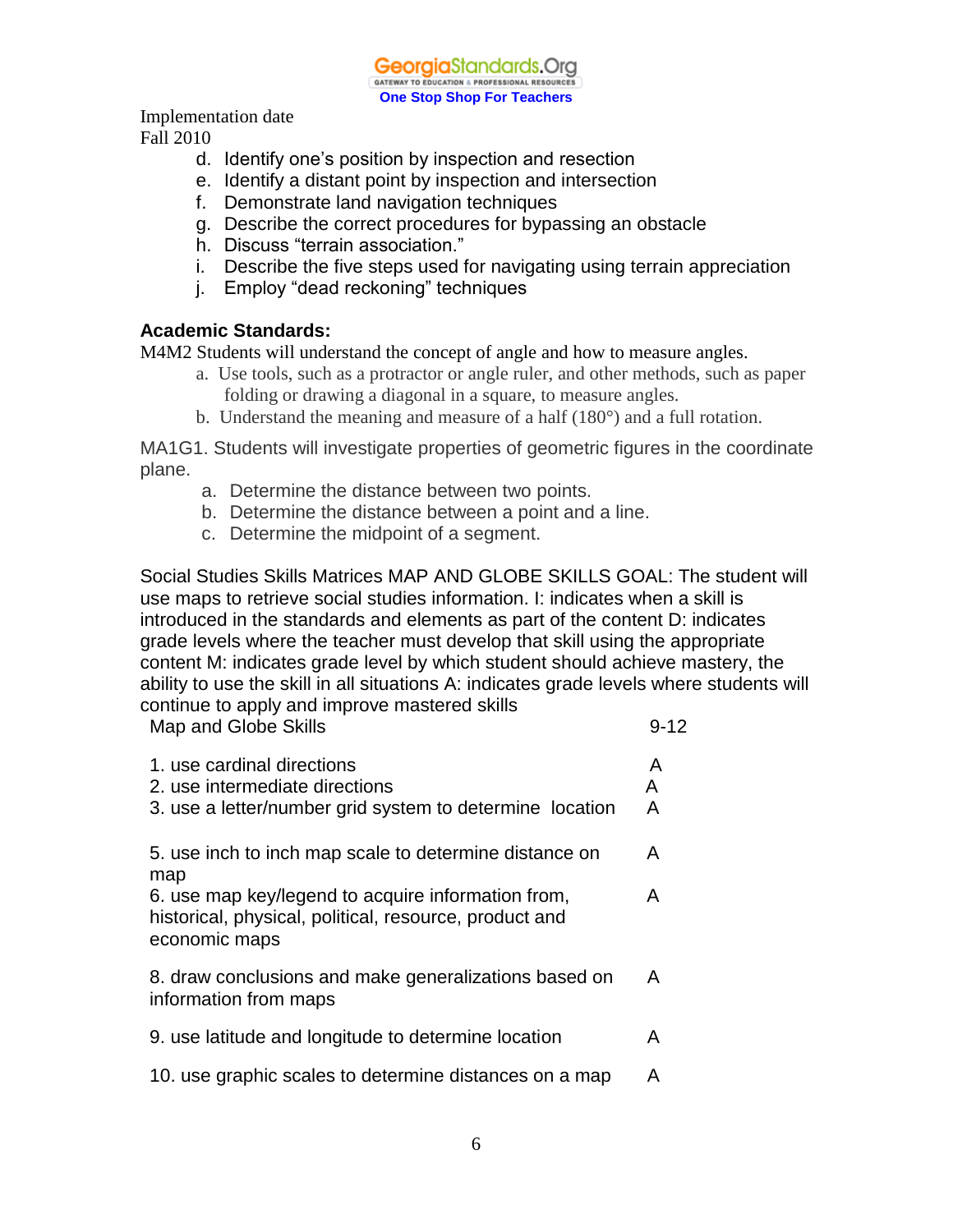**PS-MCLEVI-11: Students will explain the general provisions of selected punitive articles of the Uniform Code of Military Justice (UCMJ), discuss the forms of punishment authorized by the UCMJ, and identify the five types of discharges.**

- a. Describe the purpose of selected punishment articles
- b. Identify the maximum punishment for selected punitive articles
- c. Distinguish between the different types of discharges

#### **Academic Standards:**

*SSCG6 The student will demonstrate knowledge of civil liberties and civil rights.* 

- a. Examine the Bill of Rights with emphasis on First Amendment freedoms.
- b. Analyze due process law expressed in the 5th and 14th Amendments.
- c. Explain selective incorporation of the Bill of Rights.
- d. Explain how government seeks to maintain the balance between individual liberties and the public interest.
- e. Explain every citizen's right to be treated equally under the law.

SSCG22 The student will demonstrate knowledge of the criminal justice process.

- a. Analyze the steps in the criminal justice process.
- b. Explain an individual's due process rights.
- c. Describe the steps in a criminal trial or civil suit.
- d. Examine the different types of sentences a convicted person can receive.

#### **Reading Across the Curriculum**

#### **Reading Standard Comment**

After the elementary years, students engage in reading for learning. This process sweeps across all disciplinary domains, extending even to the area of personal they experience text in all genres and modes of discourse. In the study of various disciplines of learning (language arts, mathematics, science, social studies), students must learn through reading the communities of discourse of each of those disciplines. Each subject has its own specific vocabulary, and for students to excel in all subjects, they must learn the specific vocabulary of those subject areas in context.

Beginning with the middle grades years, students begin to self-select reading materials based on personal interests established through classroom learning. Students become curious about science, mathematics, history, and literature as they form contexts for those subjects related to their personal and classroom experiences. As students explore academic areas through reading, they develop favorite subjects and become confident in their verbal discourse about those subjects.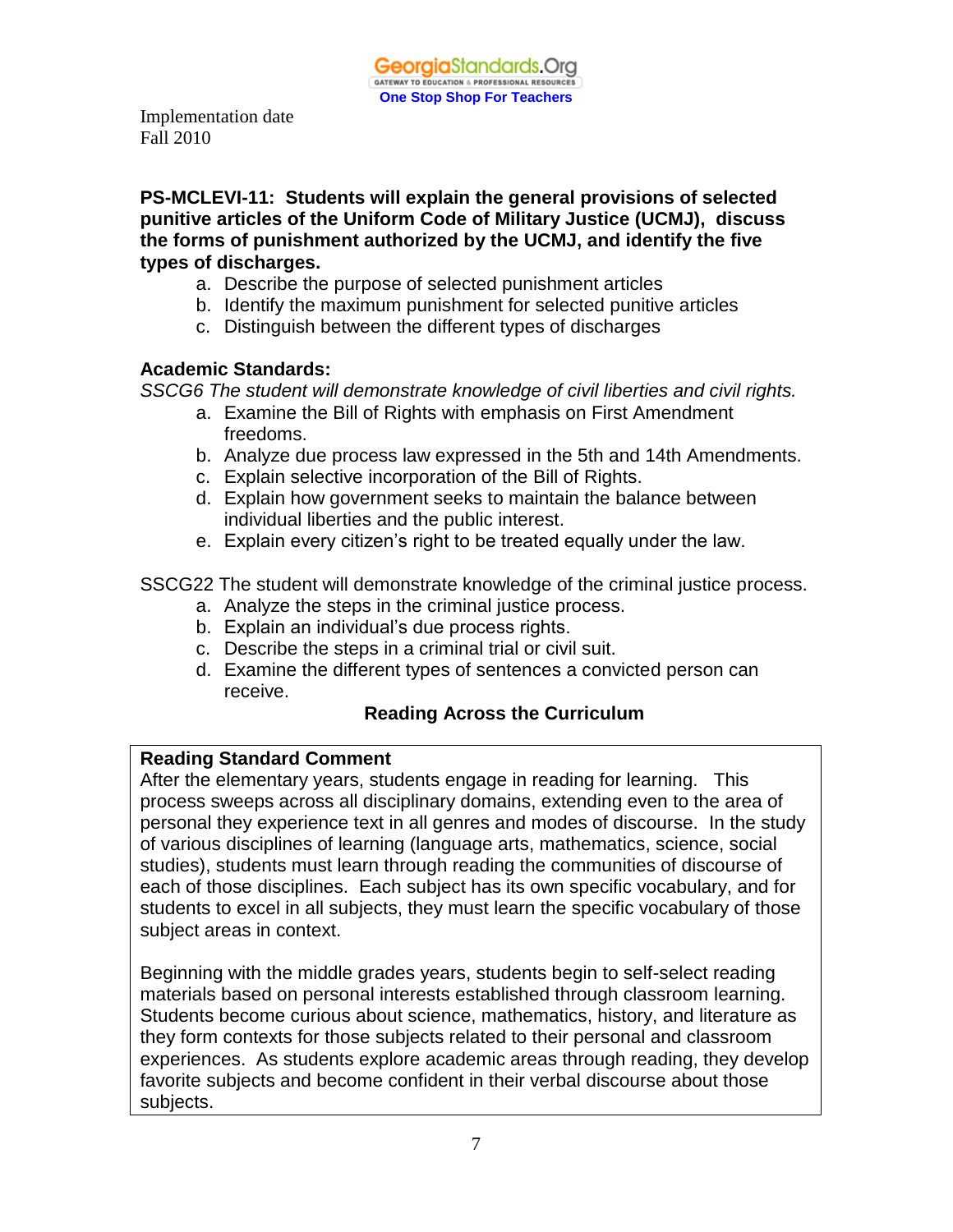Reading across curriculum content develops both academic and personal interests in students. As students read, they develop both content and contextual vocabulary. They also build good habits for reading, researching, and learning. The Reading Across the Curriculum standard focuses on the academic and personal skills students acquire as they read in all areas of learning.

Students will enhance reading in all curriculum areas by:

- a. Reading in all curriculum areas
	- Read a minimum of 25 grade-level appropriate books per year from a variety of subject disciplines and participate in discussions related to curricular learning in all areas.
	- Read both informational and fictional texts in a variety of genres and modes of discourse.
	- Read technical texts related to various subject areas.
- b. Discussing books
	- Discuss messages and themes from books in all subject areas.
	- Respond to a variety of texts in multiple modes of discourse.
	- Relate messages and themes from one subject area to messages and themes in another area.
	- Evaluate the merit of texts in every subject discipline.
	- Examine author's purpose in writing.
	- Recognize the features of disciplinary texts.
- c. Building vocabulary knowledge
	- Demonstrate an understanding of contextual vocabulary in various subjects.
	- Use content vocabulary in writing and speaking.
	- Explore understanding of new words found in subject area texts.
- d. Establishing context
	- Explore life experiences related to subject area content.
	- Discuss in both writing and speaking how certain words are subject area related.
	- Determine strategies for finding content and contextual meaning for unknown words.

# **CTAE Foundation Skills**

The Foundation Skills for Career, Technical and Agricultural Education (CTAE) are critical competencies that students pursuing any career pathway should exhibit to be successful. As core standards for all career pathways in all program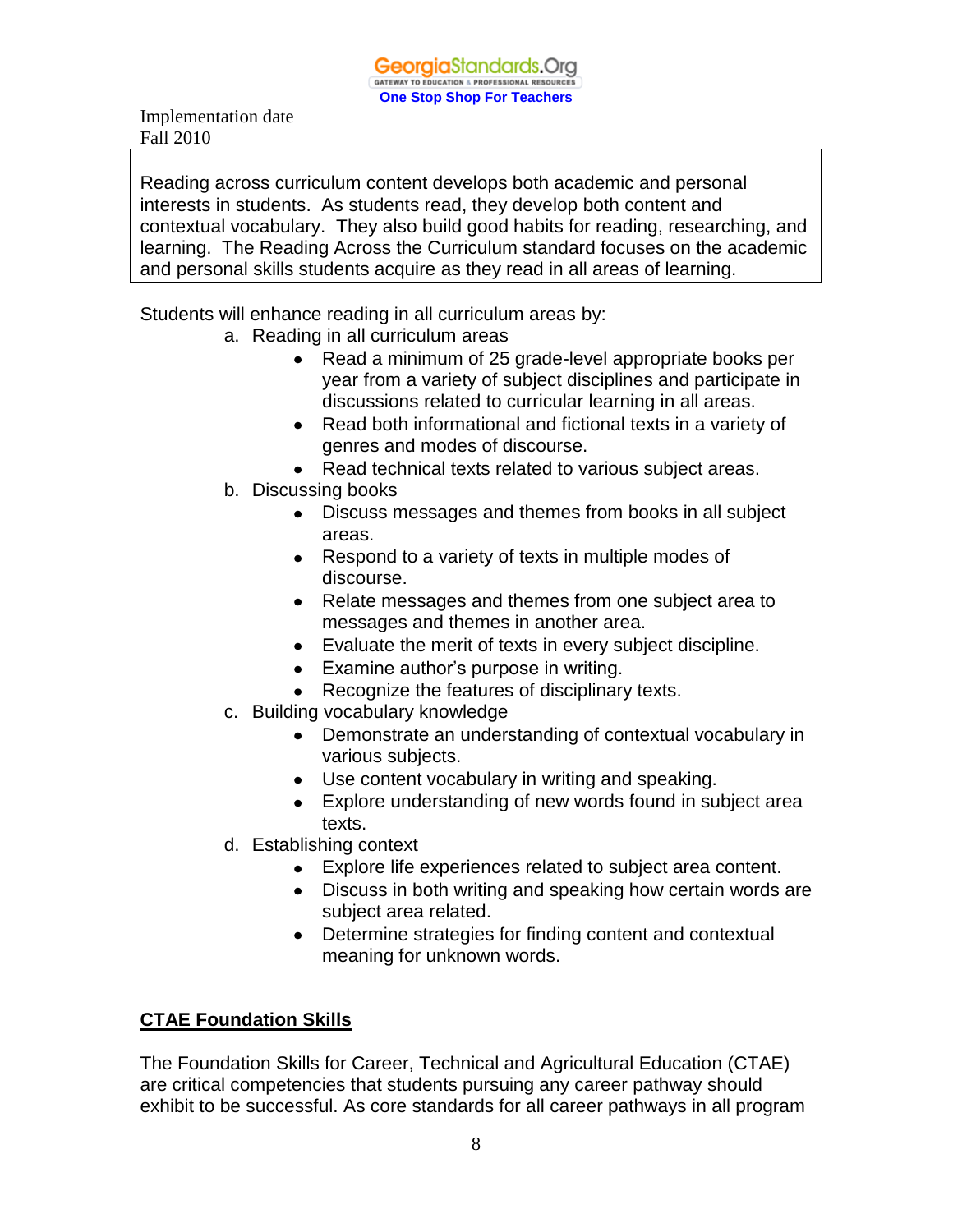concentrations, these skills link career, technical and agricultural education to the state's academic performance standards.

The CTAE Foundation Skills are aligned to the foundation of the U. S. Department of Education's 16 Career Clusters. Endorsed by the National Career Technical Education Foundation (NCTEF) and the National Association of State Directors of Career Technical Education Consortium (NASDCTEc), the foundation skills were developed from an analysis of all pathways in the sixteen occupational areas. These standards were identified and validated by a national advisory group of employers, secondary and postsecondary educators, labor associations, and other stakeholders. The Knowledge and Skills provide learners a broad foundation for managing lifelong learning and career transitions in a rapidly changing economy.

**CTAE-FS-1 Technical Skills:** Learners achieve technical content skills necessary to pursue the full range of careers for all pathways in the program concentration.

**CTAE-FS-2 Academic Foundations:** Learners achieve state academic standards at or above grade level.

**CTAE-FS-3 Communications:** Learners use various communication skills in expressing and interpreting information.

**CTAE-FS-4 Problem Solving and Critical Thinking:** Learners define and solve problems, and use problem-solving and improvement methods and tools.

**CTAE-FS-5 Information Technology Applications:** Learners use multiple information technology devices to access, organize, process, transmit, and communicate information.

**CTAE-FS-6 Systems:** Learners understand a variety of organizational structures and functions.

**CTAE-FS-7 Safety, Health and Environment:** Learners employ safety, health and environmental management systems in corporations and comprehend their importance to organizational performance and regulatory compliance.

**CTAE-FS-8 Leadership and Teamwork:** Learners apply leadership and teamwork skills in collaborating with others to accomplish organizational goals and objectives.

**CTAE-FS-9 Ethics and Legal Responsibilities:** Learners commit to work ethics, behavior, and legal responsibilities in the workplace.